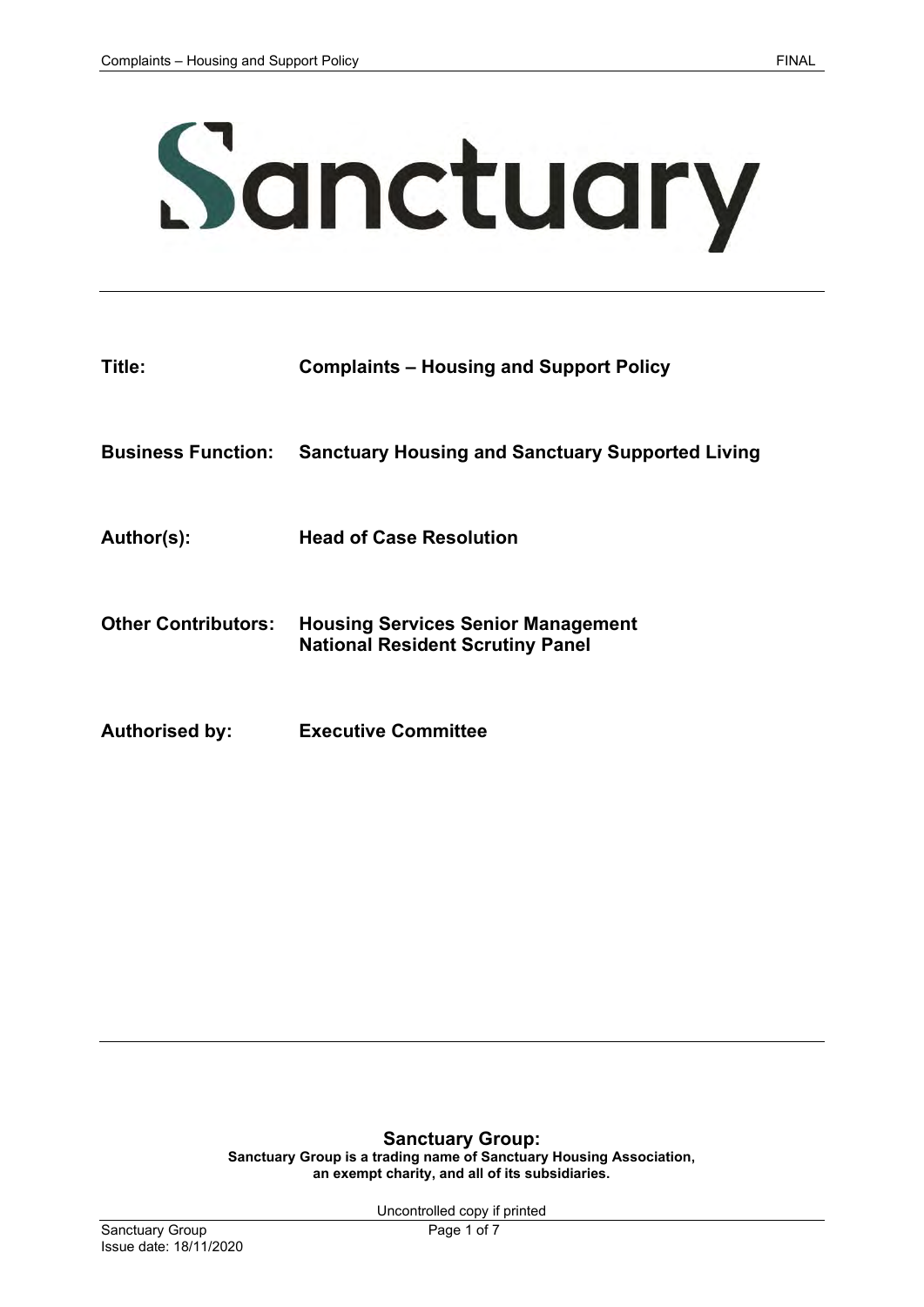- 1.1 Sanctuary Housing and Sanctuary Supported Living (Sanctuary) aims to deliver high quality services to customers and stakeholders. However, it is recognised that there may be times when customers are not happy with the services provided. When this occurs, Sanctuary actively encourages customers to contact staff so that action can be taken.
- 1.2 In line with the Housing Ombudsman's Complaint Handling Code (2020), Sanctuary defines a complaint as:

*An expression of dissatisfaction, however made, about the standard of service, actions or lack of action by the organisation, its own staff, or those acting on its behalf, affecting an individual resident or group of residents*.

- 1.3 When handling complaints, Sanctuary commits to putting customers at the heart of the process by:
	- accepting complaints in any format, including verbal, written and online;
	- making reasonable adjustments to so customers can access the process;
	- giving customers opportunities to share evidence and suggest solutions;
	- using records and evidence to inform decisions rather than speculation; and
	- signposting customers to other organisations for support where needed.
- 1.4 Sanctuary uses all customer feedback, including complaints to inform service delivery and has put the following processes in place to ensure that lessons are learned from customers' experiences:
	- National Resident Scrutiny Panel review and scrutiny activities;
	- records of any service failures and the actions taken in response;
	- feedback opportunities given to complainants to assess the process;
	- regular reports detailing performance to relevant management teams;
	- annual performance update and lessons learned shared with customers.
- 1.5 More broadly, Sanctuary looks for opportunities to work with the wider sector to identify, share and embed best practice through:
	- actively engaging with the Housing Ombudsman Service and using their regular insight reports to review and improve services as required;
	- taking part in recognised training and development activities where appropriate;
	- participating in sector-wide reviews, assessments and feedback activities wherever the opportunity arises.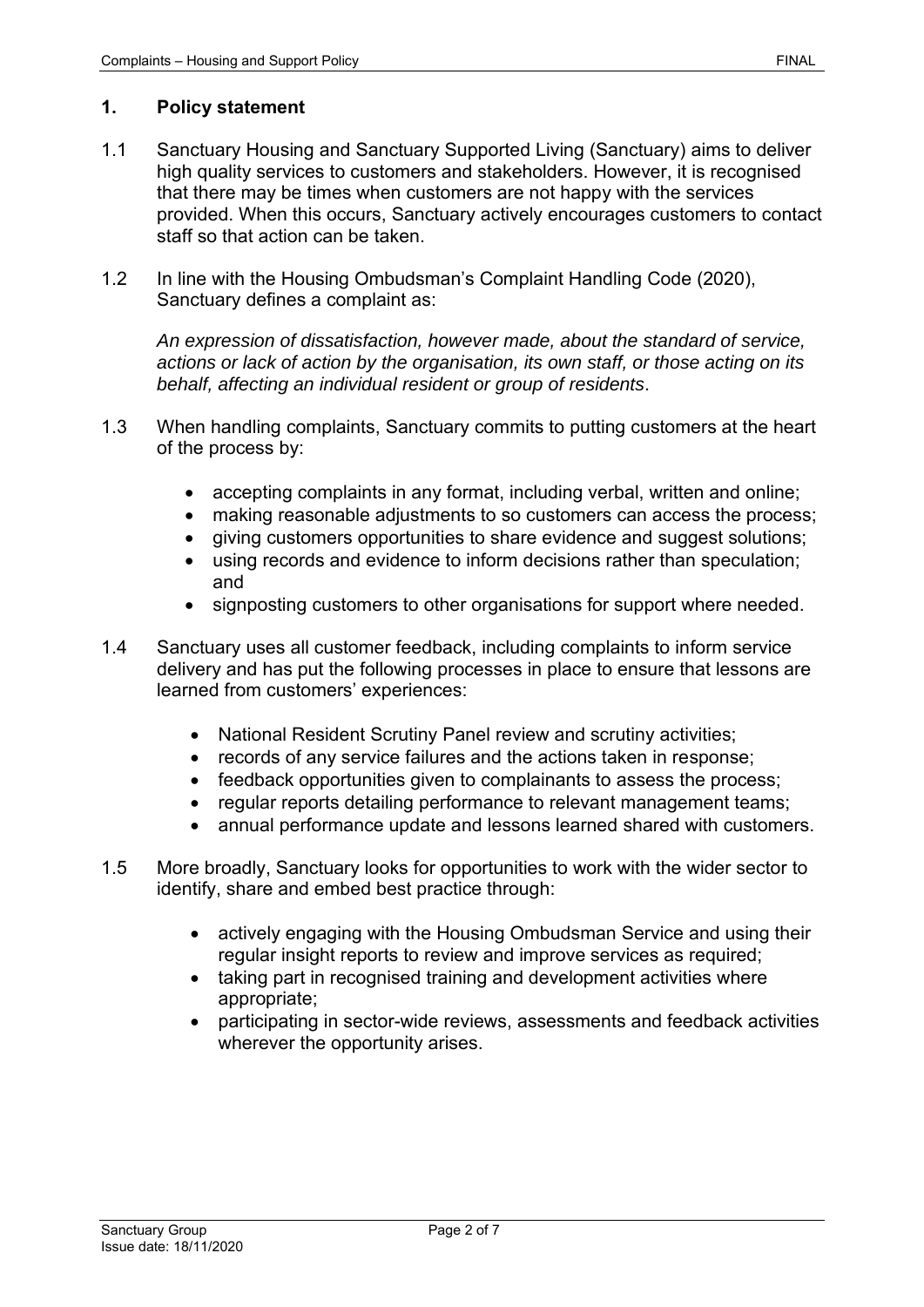## **2. Roles and responsibilities**

- 2.1 The Group Director Housing is responsible for ensuring adoption of, and adherence to, this policy across Sanctuary Housing.
- 2.2 This is supported by the Head of Case Resolution, who provides guidance and support to staff and maintains independent oversight of all complaints handled through this policy. Additionally, the Head of Case Resolution is responsible for ensuring that complaints are used to inform service delivery and that action is taken in response to lessons learned.
- 2.3 Managers have day to day responsibility for the implementation of the policy and associated procedure in practice. They are responsible for ensuring:
	- communication to all staff;
	- suitable and sufficient training and instruction is provided;
	- adherence to the policy by all staff; and
	- the provision of the necessary equipment, resources, and records to make sure that compliance is achieved.
- 2.4 Communication with customers is centred around the concept that all enquiries are resolved at the first point of contact wherever possible. Therefore, all staff, particularly those who may interact with customers and receive complaints must:
	- be aware of, understand and implement this policy and associated procedure;
	- support resolution of complaints and concerns at the first point of contact;
	- provide assistance to colleagues handling complaints where requested;
	- participate in any training that Sanctuary Group makes available; and
	- communicate any issues with implementing this policy to their line manager and identify any areas for continuous improvement promptly.

# **3. References and sources**

- [Housing Ombudsman Service](https://www.housing-ombudsman.org.uk/)
- [Homes and Communities Agency](https://www.gov.uk/government/organisations/homes-and-communities-agency)
- [Disability Discrimination Act 1995](http://www.legislation.gov.uk/ukpga/1995/50)
- [Data Protection Act 2019](https://www.gov.uk/data-protection)
- [Human Rights Act 1998](http://www.legislation.gov.uk/ukpga/1998/42/contents)
- [Equality Act 2010](http://www.legislation.gov.uk/ukpga/2010/15/contents)

## **4. Impact on diversity**

- 4.1 This policy applies to Sanctuary, as outlined above.
- 4.2 Sanctuary Group demonstrates its commitment to diversity and promoting equality by ensuring that this policy is applied in a manner that is fair to all sections of the community, with due regard to the protected characteristics identified under the [Equality Act 2010](http://www.legislation.gov.uk/ukpga/2010/15/contents) and in accordance with its [Fairness for All](https://www.sanctuary-group.co.uk/sites/default/files/quick_media/fairness-for-all-scheme-2019-2021-v2.pdf) Single Equality Scheme.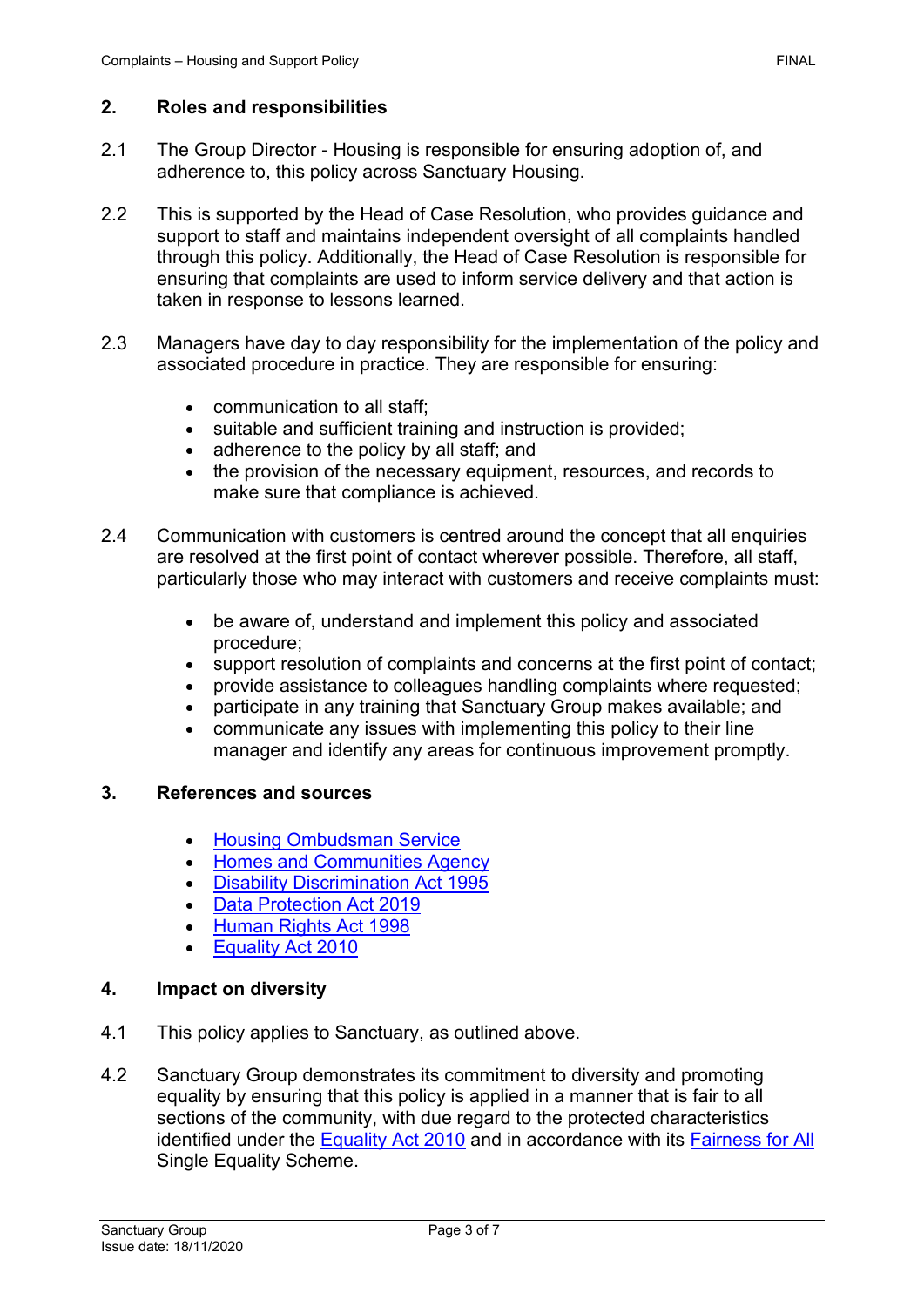- 4.3 Sanctuary recognises that some customers have disabilities or communication needs, which may make it difficult for them to express themselves or communicate clearly; especially when they are anxious or upset.
- 4.4 Where Sanctuary is made aware that a customer is disabled or has particular needs, staff will make reasonable adjustments to meet their needs. Examples of adjustments that may be made include (but are not limited to):
	- using different ways to communicate with a customer;
	- arranging for translation services, large print or braille where required;
	- signposting customers to advocacy or mediation services if appropriate.

#### **5. Resident consultation**

- 5.1 The policy reflects the expectations that customers have shared with staff through various channels including:
	- STAR (Survey of Tenants and Residents) results;
	- Complaints received about housing and maintenance services; and
	- Resident Scrutiny Panel feedback when discussing Sanctuary's Service Offers.

### **6. Monitoring and compliance**

- 6.1 This policy, and associated procedures, will be monitored through regular review by the Head of Case Resolution. Case Resolution and Group Customer Services will ensure compliance with the policy across operations by maintaining independent oversight of action taken under this policy.
- 6.2 The Housing Ombudsman Service ensure compliance with the policy where individual complaints are referred to it for consideration.
- 6.3 Period of review
- 6.3.1 Until a new policy is formally adopted this document will remain in force and operational.
- 6.3.2 This policy will be reviewed in accordance with the policy review programme agreed by Executive Committee.
- 6.3.3 If there are significant changes to legislation or regulation or there are found to be deficiencies or failures in this policy, as a result of complaints or findings from any independent organisations, the Group Director - Housing or Group Director - Corporate Services will initiate an immediate review.
- 6.3.4 Where appropriate, key stakeholders, residents and interested parties will be consulted as part of any review of this policy.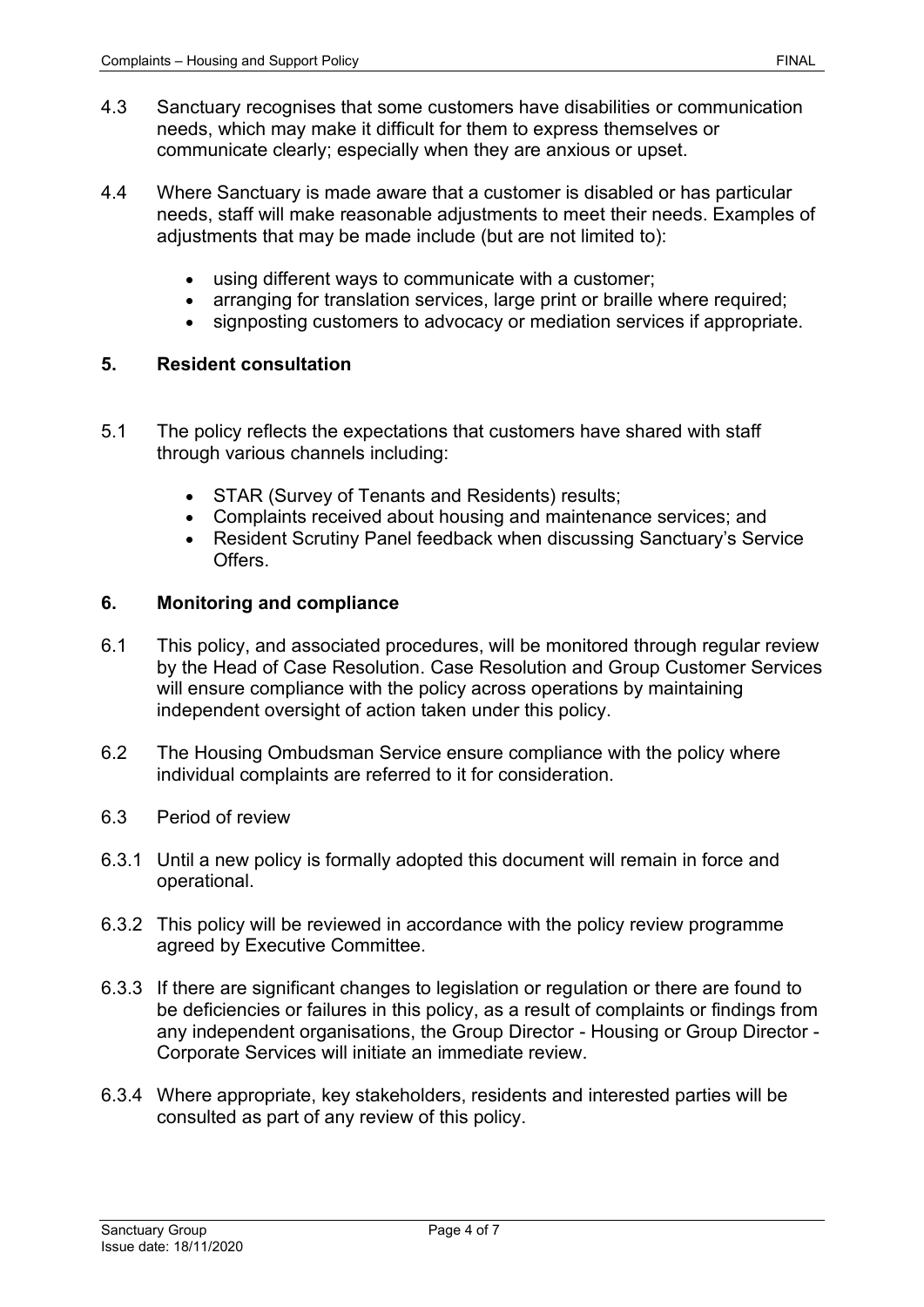# **7. Approval**

7.1 This policy is approved by the Group's Executive Committee.

### **8. Operational arrangements**

- 8.1 This policy must be used in conjunction with the Complaints Housing and Support Procedure and associated guidance documents.
- 8.2 Raising Complaints
- 8.2.1 Sanctuary operates a two-stage complaints procedure in which the first stage, Front Line Resolution (FLR) focusses on front line staff taking swift action to resolve customers' concerns effectively. The second stage, Investigation, focusses on providing an independent investigation into customer concerns and providing a full written report of their findings.
- 8.2.2 Complaints will be accepted from residents and applicants with whom Sanctuary has a formal contract. Concerns or dissatisfaction from members of the public will be handed in line with Customer Contact - Housing Procedure.
- 8.2.3 There are circumstances in which it is not appropriate for a complaint to be raised because there is another process which is better suited to resolving the problem. These are:
	- Issues that occurred more than six months previously unless there is evidence that this has been raised to staff and no action has been taken.
	- Concerns that have already been investigated through Sanctuary's complaints policy and a final response has been given.
	- Matters that are being considered through the relevant legal process such as a Disrepair Claim, Small Claims Court or First Tier Tribunal.
	- Complaints about the behaviour of tenants and their households these are handled in line with Sanctuary's Anti-Social Behaviour Policy and Procedure
	- Dissatisfaction with Sanctuary's policy or procedure these are recorded as policy feedback and passed to the policy owner to be considered in the next review.
	- Personal injury claims or claims for damaged items valued at over £5000 – these will be assessed and usually passed to Sanctuary's insurers.
- 8.2.4 Where Sanctuary decides not to raise a complaint, this will be explained to the customer and they will be advised of their right to contact the Housing Ombudsman to challenge this decision.
- 8.3 Front Line Resolution (FLR) the first stage
- 8.3.1 In most cases, FLR complaints are undertaken by the member of staff who receives the complaint. Staff are empowered to undertake the activity they feel is appropriate to achieve resolution, in consultation and agreement with the customer.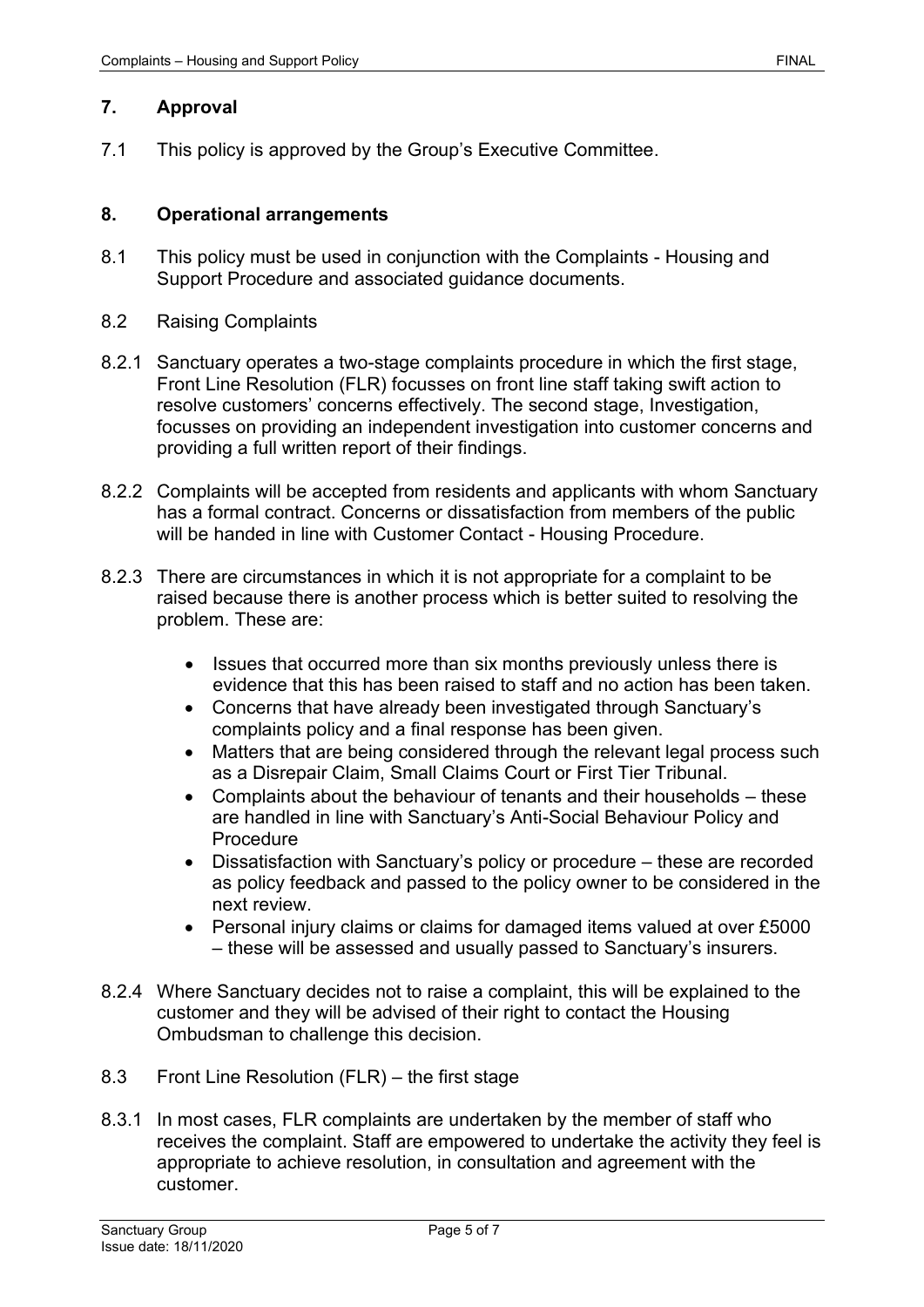- 8.3.2 Staff aim to acknowledge FLR complaints within five working days and to provide a written response within ten working days although this is often sooner. The response will explain whether the complaint is upheld and what action will be taken to resolve the situation moving forwards.
- 8.3.3 Where customers are unhappy with the proposed action, they have the right to escalate their complaint to the second stage and in order to do so, they should explain to the person handling the FLR complaint why they remain unhappy and what they are looking for in order to resolve the complaint.
- 8.4 Investigation the second and final stage
- 8.4.1 The aim of the second stage of the process is to resolve the complaint through robust investigation of the issues by an independent and objective team or suitably senior manager.
- 8.4.2 Sanctuary aims to respond to all Investigation stage complaints within 20 working days and will ensure that customers are informed whether their complaint has been upheld and what action will be taken to resolve the situation.
- 8.4.3 If a customer is unhappy with the outcome of their Investigation complaint, they are encouraged to make contact with the complaints handler and to share why they remain unhappy, provide any additional evidence which has not been considered and to explain what they are looking for to resolve the complaint.
- 8.4.4 Once this has been provided, staff will provide a final response to the customer and this will explain Sanctuary's position and the customer's rights should they wish to pursue their complaint. In all instances, this will involve a referral to the Housing Ombudsman Service, but other agencies may be signposted should this be appropriate.
- 8.5 External Referrals
- 8.5.1 Whilst Sanctuary always aims to resolve concerns through the internal complaints process, customers do have the right to refer their complaint should they remain unhappy with the final response.
- 8.5.2 In line with Democratic Filter set out in the Government's Localism Act 2011, customers will be referred a 'Designated Person' once they complete Sanctuary's internal complaints process. This is to encourage resolution of complaints before they are taken up by the Housing Ombudsman Service.
- 8.5.3 A 'Designated Person' can be an MP, a local councillor, or a recognised tenant panel. The 'Designated Person' may help resolve the complaint directly, may refer the complaint to the Housing Ombudsman Service, or may decline doing either.
- 8.5.4 The complainant may also approach the Housing Ombudsman Service or Local Government and Social Care Service directly if more than eight weeks have elapsed since the completion of Sanctuary's internal complaints
- 8.6 Managing Challenging or Unacceptable Behaviours